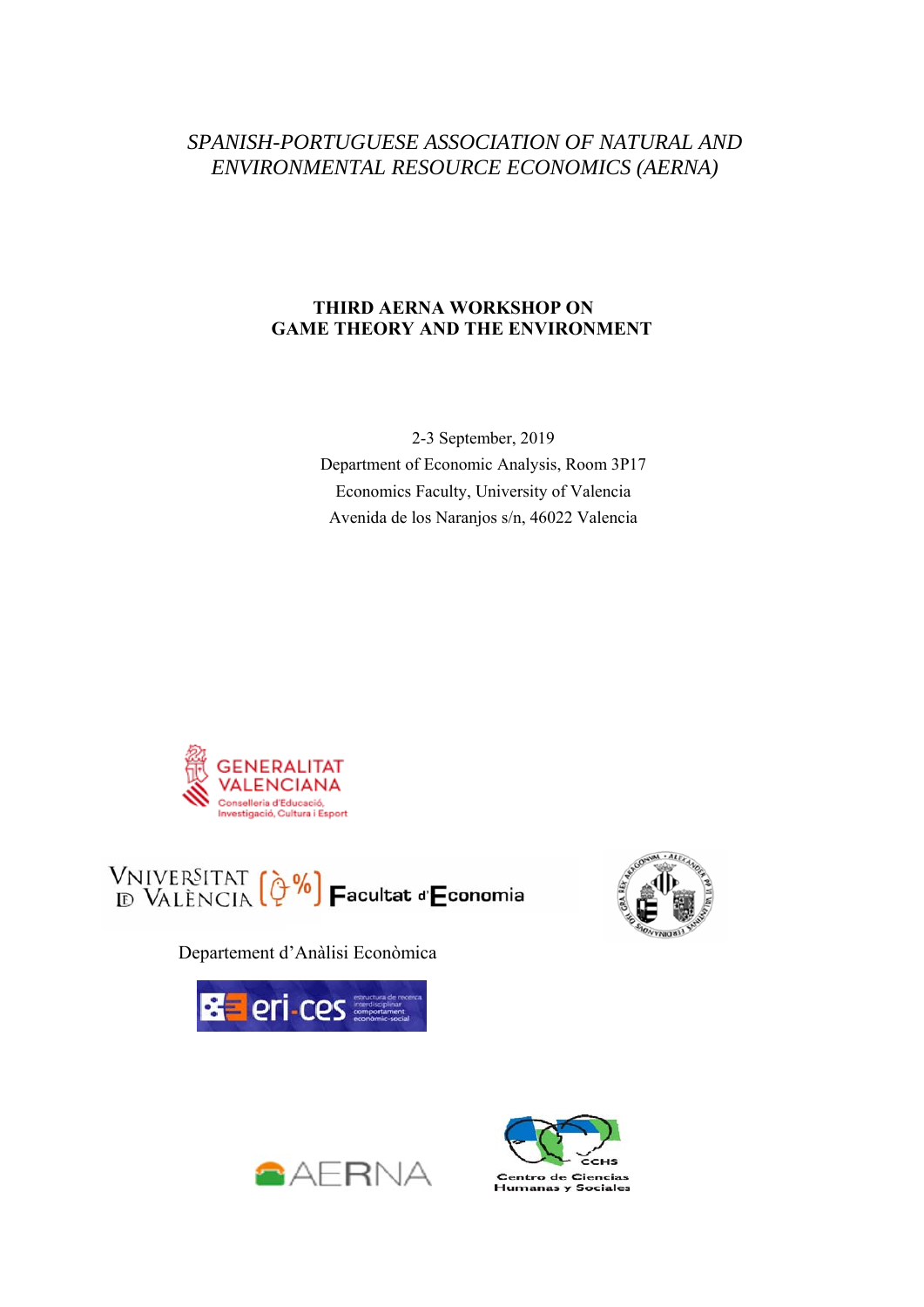# PROGRAMME

# **Monday, 2 September**

09:30 Welcome and introduction (Rafael Moner, University of Valencia)

*Session 1. Differential Games. Chair:Amparo Urbano (University of Valencia)* 

10:00 – 10:30 Luca Lambertini (University of Bologna)

"On Nonlinear Feedback Strategies in Differential Games with Multiple State Variables"

10:30 – 11:00 Jorge Navas (University of Barcelona)

"Time to Switch: Different Regimes and Competitive Management of Natural Resources"

11:00 – 11:30 Guiomar Martín-Herrán (University of Valladolid)

"Investment in Cleaner Technologies in a Transboundary Pollution Dynamic Game: A Numerical Investigation"

11:30 – 12:00 Francisco Cabo (University of Valladolid)

"Cooperation in a Dynamic Setting with Asymmetric Environmental Valuation and Responsibility"

*Coffee Break* 

*Session 2. Industrial Organization. Chair: Carmen Arguedas (Autonomous University of Madrid)* 

12:30 – 13:00 Ángela García-Alaminos (University of Castilla-La Mancha)

"Emission Taxes, Feed-in Subsidies and the Investment in a Clean Technology by a Polluting Monopoly"

13:00 – 13:30 Francisco André (Complutense University of Madrid)

"The Role of Grandfathering under Simultaneous Market Power in Product and Emission Permit Markets"

13:30 – 14:00 Michèle Breton (HEC Montréal)

"Time Evolution of a Differentiated Oligopoly: The Case of Sustainable Wine"

*Lunch:* Economics Faculty Cafeteria

*Session 3. Chair: Begoña Casino (University of Valencia)* 

15:15 – 15:45 Esther Blanco (University of Innsbruck)

"Experimental Evidence on Additional and Sharing Rules in Payments for Ecosystem Services"

15:45 – 16:15 Alessandro Tavoni (University of Bologna)

"Delegation in a Public Goods Game"

16:15 – 16:45 Michael Finus (University of Graz)

"Strategic Climate Policies with Endogenous Plant Location: The Role of Border Carbon Adjustments"

*Coffee Break*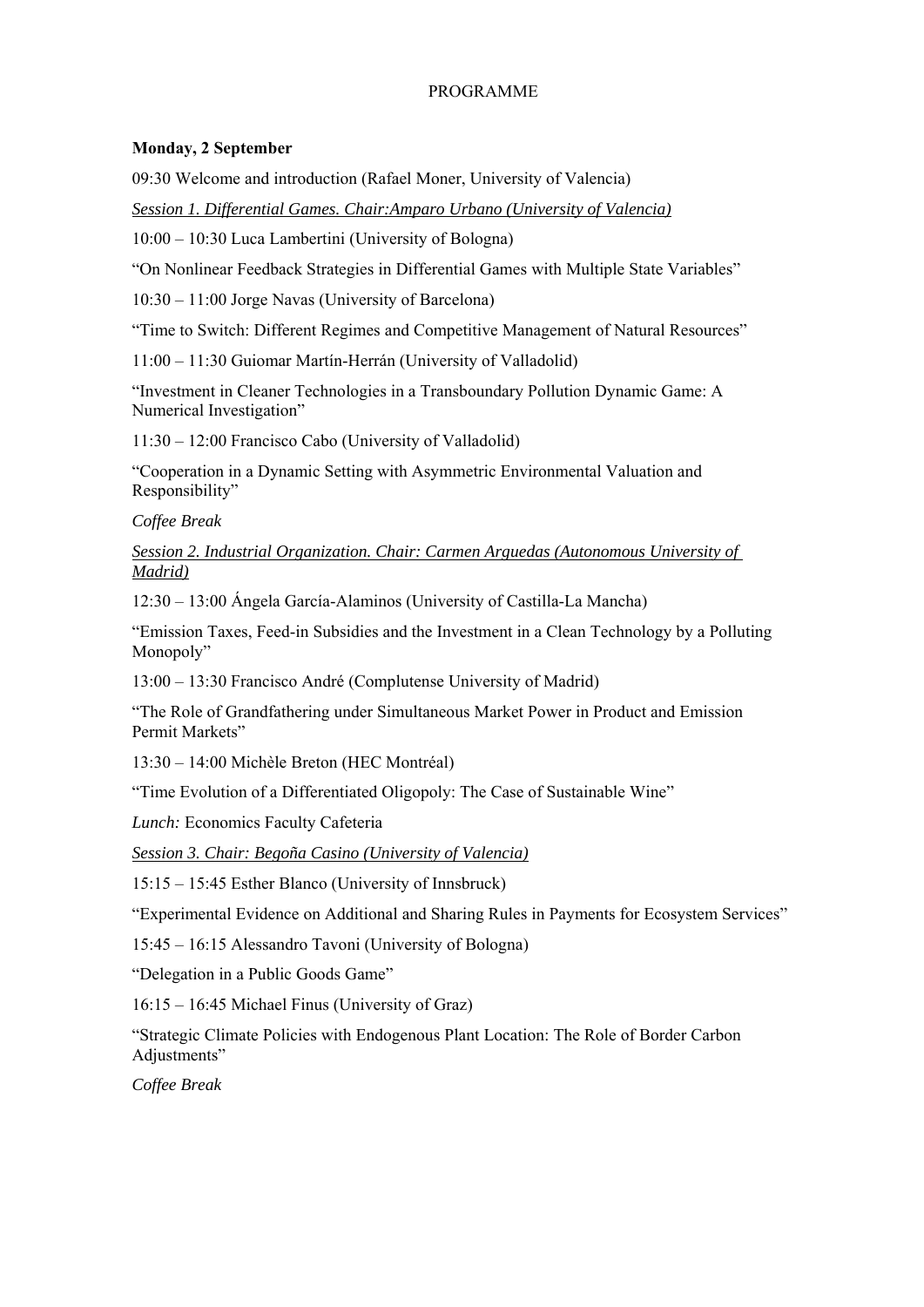*Session 4. Transport Economics. Chair: María Feo (University of Valencia)* 

17:15 – 17:45 Georges Zaccour (HEC Montréal)

"Optimal Government Scrappage Subsidies in the Presence of Strategic Consumers"

17:45 – 18:15 Mads Greaker (Oslo Metropolitan University)

"Charging of Electric Vehicles: Does the Diversity of Standards Prolonge the Life of the Gasoline Car?"

18:15 – 18:45 Seyed Abolfazl Mohseni (University of Antwerp)

"Socio-Economic Evaluation of Alternative Technologies to Mitigate Sulfur Emissions in Maritime Container Transport"

# **Tuesday, 3 September**

*Session 5. Chair:Mabel Tidball (CEE-M, Montpellier University, INRA, CNRS, SupAgro)* 

09:00 – 09:30 Renan Goetz (University of Girona)

"The Scope of Cooperation: Values and Beliefs, Moral Ties and the Emergence of a Social Norm"

09:30 – 10:00 César Martínez (CEE-M, Montpellie University, INRA, CNRS, SupAgro)

"Private Management of Epidemics"

10:00 – 10:30 Dolores Garrido (Washington State University)

"Signaling under Bilateral Uncertainty: The Case oof Green Labels"

10:30 – 11:00 Carmen Arguedas (Autonomous University of Madrid)

"Incentives for Green Technology Adoption, Imperfect Compliance, and Risk Aversion"

*Coffee Break* 

*Session 6. International Environmental Agreements. Chair:Michael Finus (University of Graz)* 

11:30 – 12:00 Ingrid Hjort (University of Oslo)

"R&D and Climate Clubs"

12:00 – 12:30 Francesco Furini (University of Ca' Foscari Venice)

"The (Un)importance of Stackelberg Leadership for the Formation of (Un)successful International Climate Agreements"

12:30 – 13:00 Alejandro Caparrós (Institute for Public Goods and Policies, CSIC)

"Conditional and Unconditional Pledges in the Paris Agreement"

*Keynote Speaker* 

13:00 – 13:50 Bard Harstad (University of Oslo)

"Pledge-and-Review Bargaining"

13:50 – 14:00 Closing comments (Santiago J. Rubio, University of Valencia)

*Lunch* 

**Accomodation:** Hotel Sercotel Acteon, Calle de Vicente Beltrán Grimal 2, 46023 Valencia (+34 963 31 07 07)

*How to arrive to the venue:* 

Walking distance: 2,1 Km

Bus: Line 40. Stop: Dr. Manuel Candela – Port (6 minutes from the hotel) – Stop: Ramon Llull – Campus Tarongers (4 minutes to the venue). Total: 6 stops (20 minutes).